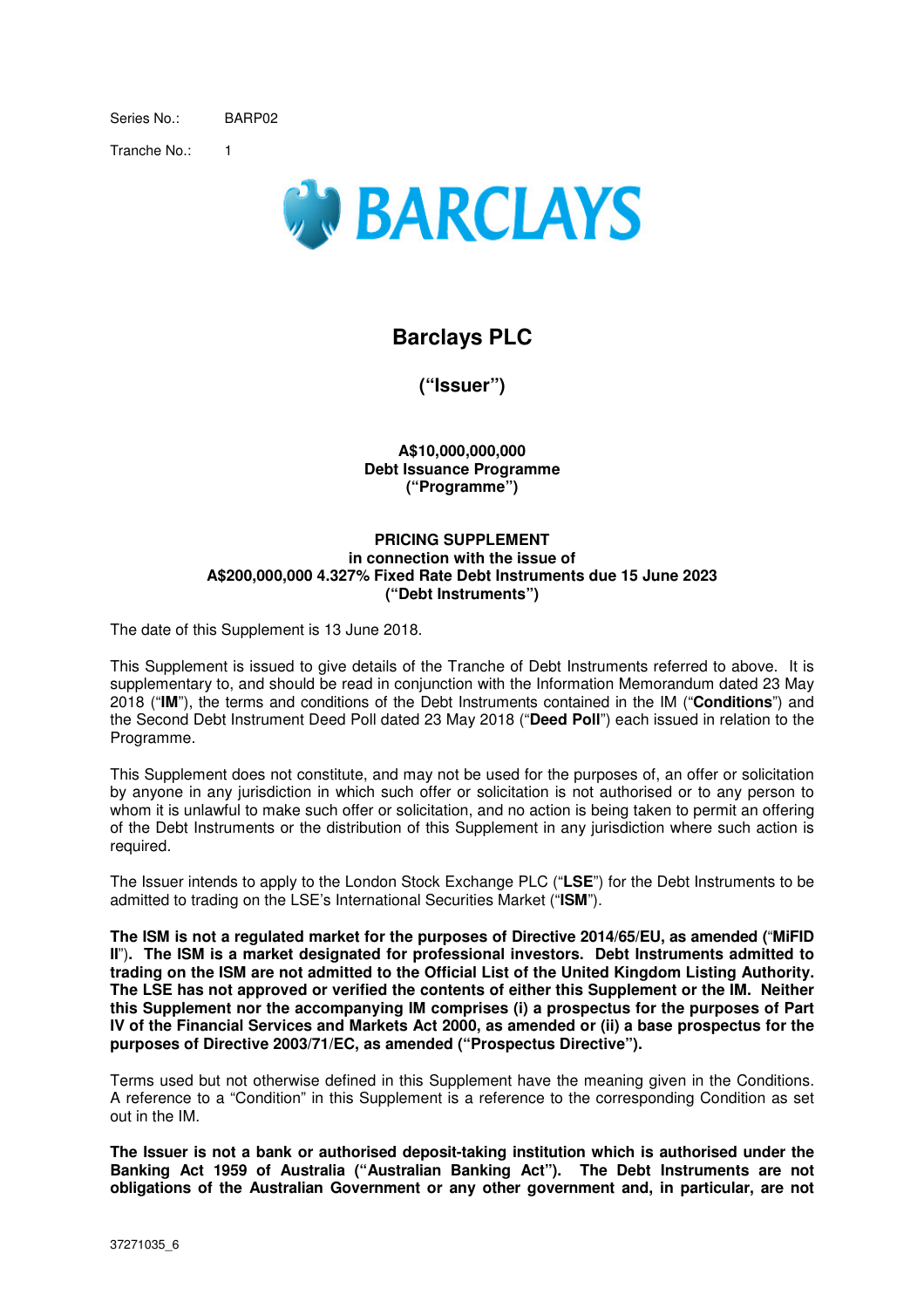**guaranteed by the Commonwealth of Australia. The Issuer is not supervised by the Australian Prudential Regulation Authority. An investment in any Debt Instruments issued by the Issuer will not be covered by the depositor protection provisions in section 13A of the Australian Banking Act and will not be covered by the Australian Government's bank deposit guarantee (also commonly referred to as the Financial Claims Scheme).** Debt Instruments that are offered for issue or sale or transferred in, or into, Australia are offered only in circumstances that would not require disclosure to investors under Parts 6D.2 or 7.9 of the Corporations Act and issued and transferred in compliance with the terms of the exemption from compliance with section 66 of the Australian Banking Act that is available to the Issuer. Such Debt Instruments must only be issued or transferred in, or into, Australia in parcels of not less than A\$500,000 in aggregate principal amount.

**PROHIBITION OF SALES TO EEA RETAIL INVESTORS** – The Debt Instruments are not intended to be offered, sold or otherwise made available to and should not be offered, sold or otherwise made available to any retail investor in the European Economic Area ("**EEA**"). For these purposes, a retail investor means a person who is one (or more) of: (i) a retail client as defined in point (11) of Article 4(1) of MiFID II; (ii) a customer within the meaning of Directive 2002/92/EC, as amended, where that customer would not qualify as a professional client as defined in point (10) of Article 4(1) of MiFID II; or (iii) not a qualified investor as defined in the Prospectus Directive. Consequently no key information document required by Regulation (EU) No 1286/2014, as amended (the "**PRIIPs Regulation**") for offering or selling the Debt Instruments or otherwise making them available to retail investors in the EEA has been prepared and therefore offering or selling the Debt Instruments or otherwise making them available to any retail investor in the EEA may be unlawful under the PRIIPs Regulation.

### **Responsibility for this Supplement for purposes of the ISM**

The Issuer accepts responsibility for the information contained in this Supplement and declares that, having taken all reasonable care to ensure that such is the case, the information contained in this Supplement is, to the best of its knowledge, in accordance with the facts and contains no omission likely to affect its import.

**MiFID II product governance / Professional investors and ECPs only target market** – Solely for the purposes of each manufacturer's product approval process, the target market assessment in respect of the Debt Instruments has led to the conclusion that: (i) the target market for the Debt Instruments is eligible counterparties and professional clients only, each as defined in MiFID II; and (ii) all channels for distribution of the Debt Instruments to eligible counterparties and professional clients are appropriate. Any person subsequently offering, selling or recommending the Debt Instruments (a "**distributor**") should take into consideration the manufacturers' target market assessment; however, a distributor subject to MiFID II is responsible for undertaking its own target market assessment in respect of the Debt Instruments (by either adopting or refining the manufacturers' target market assessment) and determining appropriate distribution channels.

### **TERMS**

The terms of the Tranche of Debt Instruments are as follows:

| Issuer:                    | Barclays PLC.                                                                                                                                                                                                     |
|----------------------------|-------------------------------------------------------------------------------------------------------------------------------------------------------------------------------------------------------------------|
| <b>Relevant Dealers:</b>   | Australia and New Zealand Banking Group Limited<br>(ABN 11 005 357 522);<br>Barclays Capital Asia Limited;<br>Commonwealth Bank of Australia (ABN 48 123 123<br>124):                                             |
|                            | National Australia Bank Limited (ABN 12 004 044<br>$937$ :<br>Nomura International plc;<br><b>Standard Chartered Bank;</b><br>The Toronto-Dominion Bank; and<br>Westpac Banking Corporation (ABN 33 007 457 141). |
| Place of initial offering: | Inside Australia.                                                                                                                                                                                                 |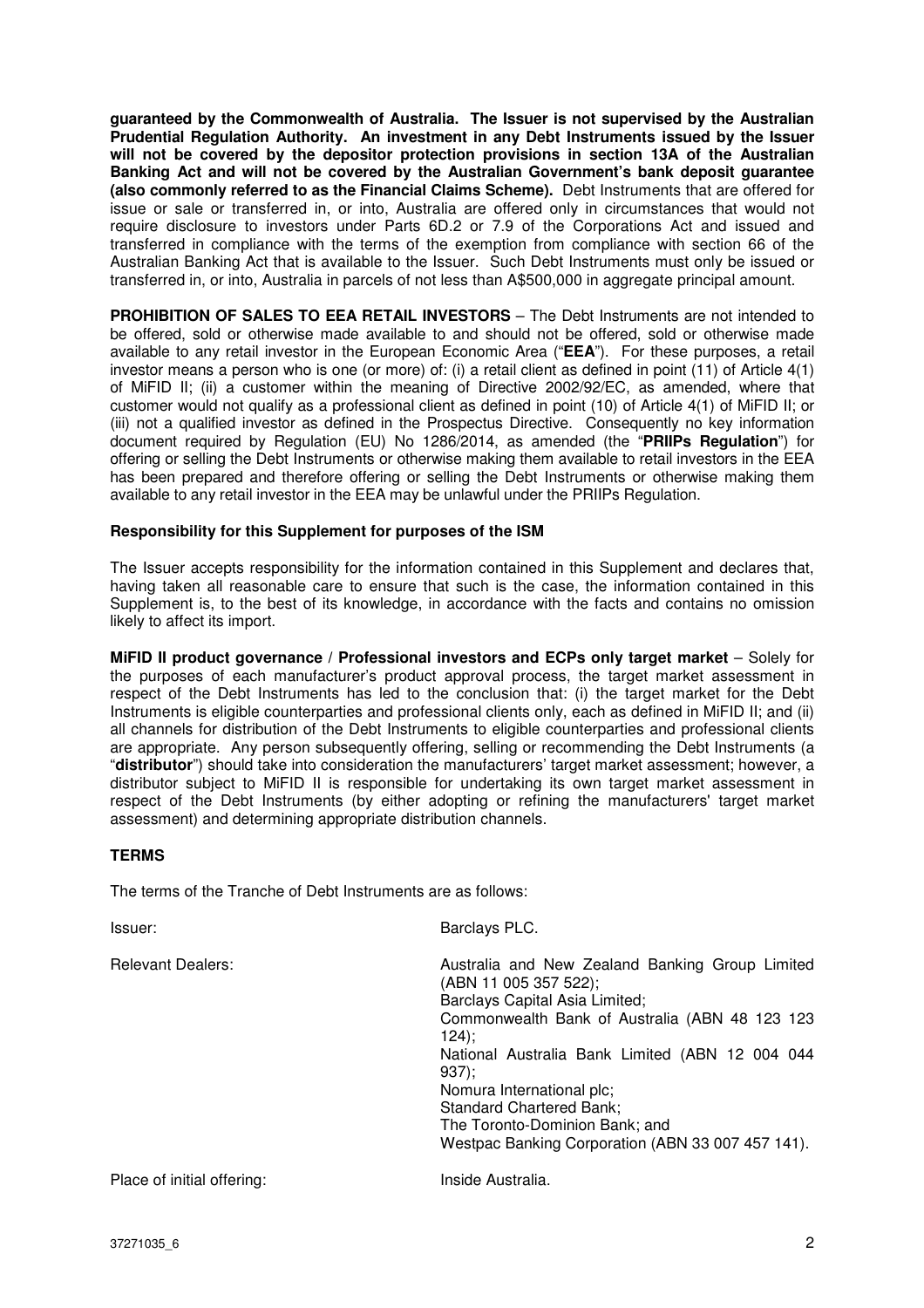| Issuing and Paying Agent:                                                                                                           | BTA Institutional Services Australia Limited (ABN 48<br>002 916 396).                                                                                                                                                                                                                  |
|-------------------------------------------------------------------------------------------------------------------------------------|----------------------------------------------------------------------------------------------------------------------------------------------------------------------------------------------------------------------------------------------------------------------------------------|
| <b>Calculation Agent:</b>                                                                                                           | BTA Institutional Services Australia Limited.                                                                                                                                                                                                                                          |
| <b>Additional Paying Agents:</b>                                                                                                    | Not Applicable.                                                                                                                                                                                                                                                                        |
| Registrar:                                                                                                                          | <b>BTA Institutional Services Australia Limited.</b>                                                                                                                                                                                                                                   |
| Location of Register:                                                                                                               | The Register will be maintained by the Registrar in<br>New South Wales.                                                                                                                                                                                                                |
| Transfer Agent:                                                                                                                     | Not Applicable.                                                                                                                                                                                                                                                                        |
| Type of Debt Instruments:                                                                                                           | Senior Debt Instruments.                                                                                                                                                                                                                                                               |
| Senior Debt Instruments waiver of set-off:                                                                                          | Applicable.                                                                                                                                                                                                                                                                            |
| Status of the Debt Instruments:                                                                                                     | Unsubordinated.                                                                                                                                                                                                                                                                        |
| <b>Specified Currency:</b>                                                                                                          | Australian Dollars.                                                                                                                                                                                                                                                                    |
| Aggregate Principal Amount of Tranche:                                                                                              | A\$200,000,000.                                                                                                                                                                                                                                                                        |
| If to form a single Series with existing<br>Series, specify date on which all<br>Debt Instruments<br>of the Series become fungible: | Not Applicable.                                                                                                                                                                                                                                                                        |
| <b>Issue Date:</b>                                                                                                                  | 15 June 2018.                                                                                                                                                                                                                                                                          |
| <b>Maturity Date:</b>                                                                                                               | 15 June 2023.                                                                                                                                                                                                                                                                          |
| <b>Issue Price:</b>                                                                                                                 | 100.00%.                                                                                                                                                                                                                                                                               |
| Type of Debt Instruments:                                                                                                           | Fixed Rate Debt Instruments as specified below.                                                                                                                                                                                                                                        |
| Form of Debt Instrument:                                                                                                            | Registered.                                                                                                                                                                                                                                                                            |
| Denomination:                                                                                                                       | A\$250,000 subject to a minimum parcel size of at<br>least A\$500,000 in aggregate principal amount in<br>respect of issues or transfers in, or into, Australia and<br>of at least A\$250,000 in aggregate principal amount in<br>respect of issues or transfers outside of Australia. |
| <b>Business Days:</b>                                                                                                               | London and Sydney.                                                                                                                                                                                                                                                                     |
| Interest:                                                                                                                           | Condition 7 will apply.                                                                                                                                                                                                                                                                |
|                                                                                                                                     | Interest Commencement Date: Issue Date.                                                                                                                                                                                                                                                |
|                                                                                                                                     | Interest Payment Dates: 15 June and 15 December in<br>each year commencing with a full first coupon on 15<br>December 2018 up to, and including, the Maturity<br>Date.                                                                                                                 |
|                                                                                                                                     | Interest Rate: 4.327% per annum payable semi-<br>annually in arrear.                                                                                                                                                                                                                   |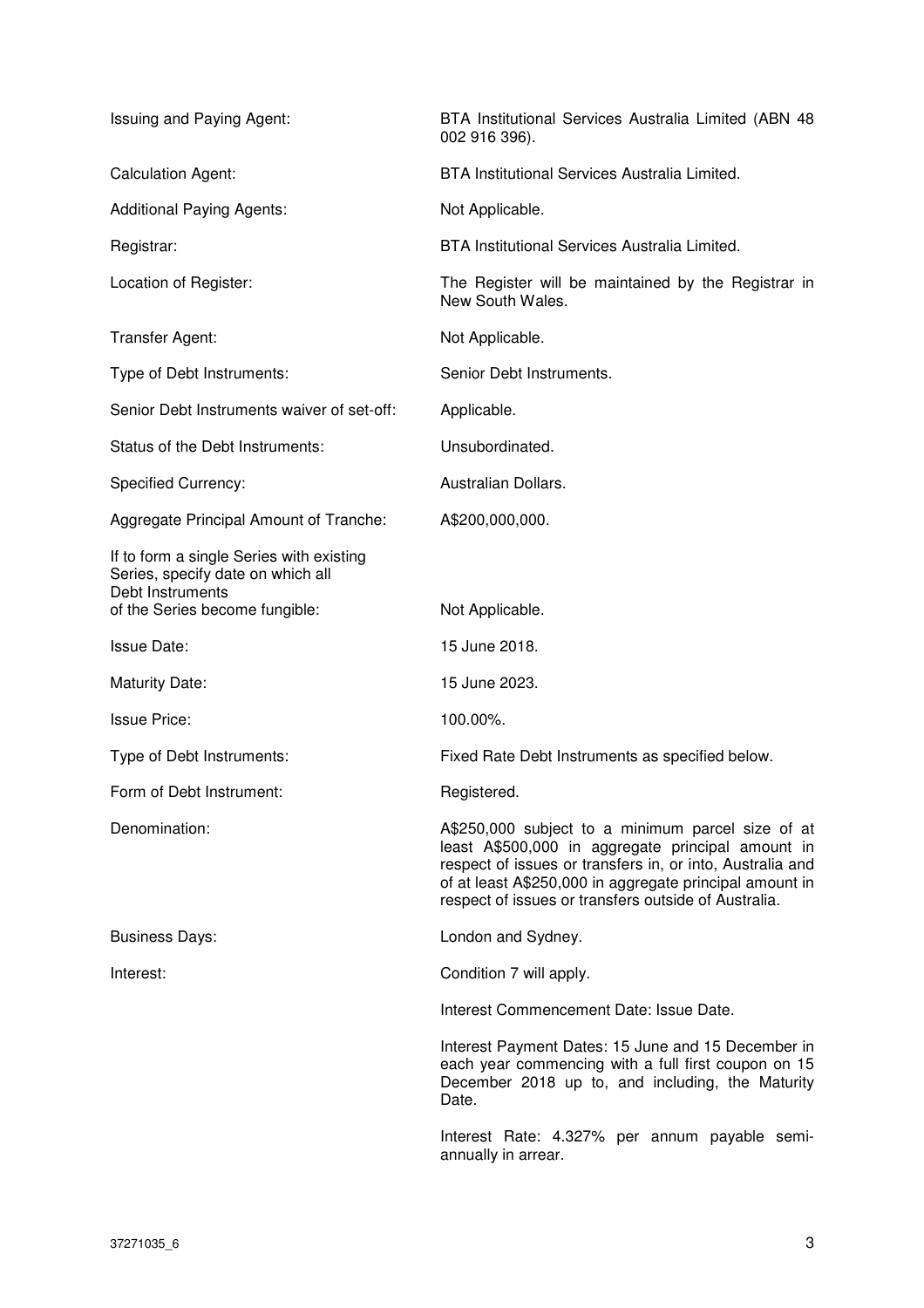|                                                                     | Fixed Coupon Amount: A\$5,408.75 per A\$250,000<br>per Interest Payment Date.                                                                                                                                                                                                       |
|---------------------------------------------------------------------|-------------------------------------------------------------------------------------------------------------------------------------------------------------------------------------------------------------------------------------------------------------------------------------|
|                                                                     | Business Day Convention: Following Business Day<br>Convention.                                                                                                                                                                                                                      |
|                                                                     | Day Count Fraction: RBA Bond Basis.                                                                                                                                                                                                                                                 |
| Minimum / Maximum Interest Rate:                                    | Not Applicable.                                                                                                                                                                                                                                                                     |
| Default Rate:                                                       | Not Applicable.                                                                                                                                                                                                                                                                     |
| Rounding:                                                           | As per Condition 9.6 ("Rounding").                                                                                                                                                                                                                                                  |
| Early redemption at the option of<br>Holders (Holder put):          | Not Applicable.                                                                                                                                                                                                                                                                     |
| Early redemption at the option of the Issuer<br>(Issuer's call):    | Not Applicable.                                                                                                                                                                                                                                                                     |
| Early Redemption for taxation reasons:                              | Applicable. See Condition 10.3 ("Early Redemption for<br>taxation reasons").                                                                                                                                                                                                        |
| Minimum notice period for early<br>redemption for taxation reasons: | 30 days.                                                                                                                                                                                                                                                                            |
| Maximum notice period for early<br>redemption for taxation reasons: | 60 days.                                                                                                                                                                                                                                                                            |
| Loss Absorption Disqualification Event<br>Redemption:               | Applicable. See Condition 10.7 ("Loss Absorption<br>Disqualification Event Redemption").                                                                                                                                                                                            |
| Currency of payments:                                               | A\$                                                                                                                                                                                                                                                                                 |
| Other relevant terms and conditions:                                | Not Applicable.                                                                                                                                                                                                                                                                     |
| ISIN:                                                               | AU3CB0253771.                                                                                                                                                                                                                                                                       |
| Common Code:                                                        | 183891758.                                                                                                                                                                                                                                                                          |
| CFI:                                                                | DBFXFR.                                                                                                                                                                                                                                                                             |
| FISN:                                                               | BARP/4.33 CORP BD 20230615.                                                                                                                                                                                                                                                         |
| <b>Clearing System:</b>                                             | Austraclear                                                                                                                                                                                                                                                                         |
|                                                                     | Interests in Debt Instruments may also be traded<br>through Euroclear and Clearstream, Luxembourg as<br>set out on pages 10 and 11 of the Information<br>Memorandum.                                                                                                                |
| LEI Code:                                                           | 213800LBQA1Y9L22JB70.                                                                                                                                                                                                                                                               |
| Other selling restrictions:                                         | As provided in the IM, the Debt Instruments will not be<br>issued unless the aggregate consideration payable by<br>each offeree is at least A\$500,000 (disregarding<br>moneys lent by the offeror or its associates) and the<br>offer or invitation does not require disclosure to |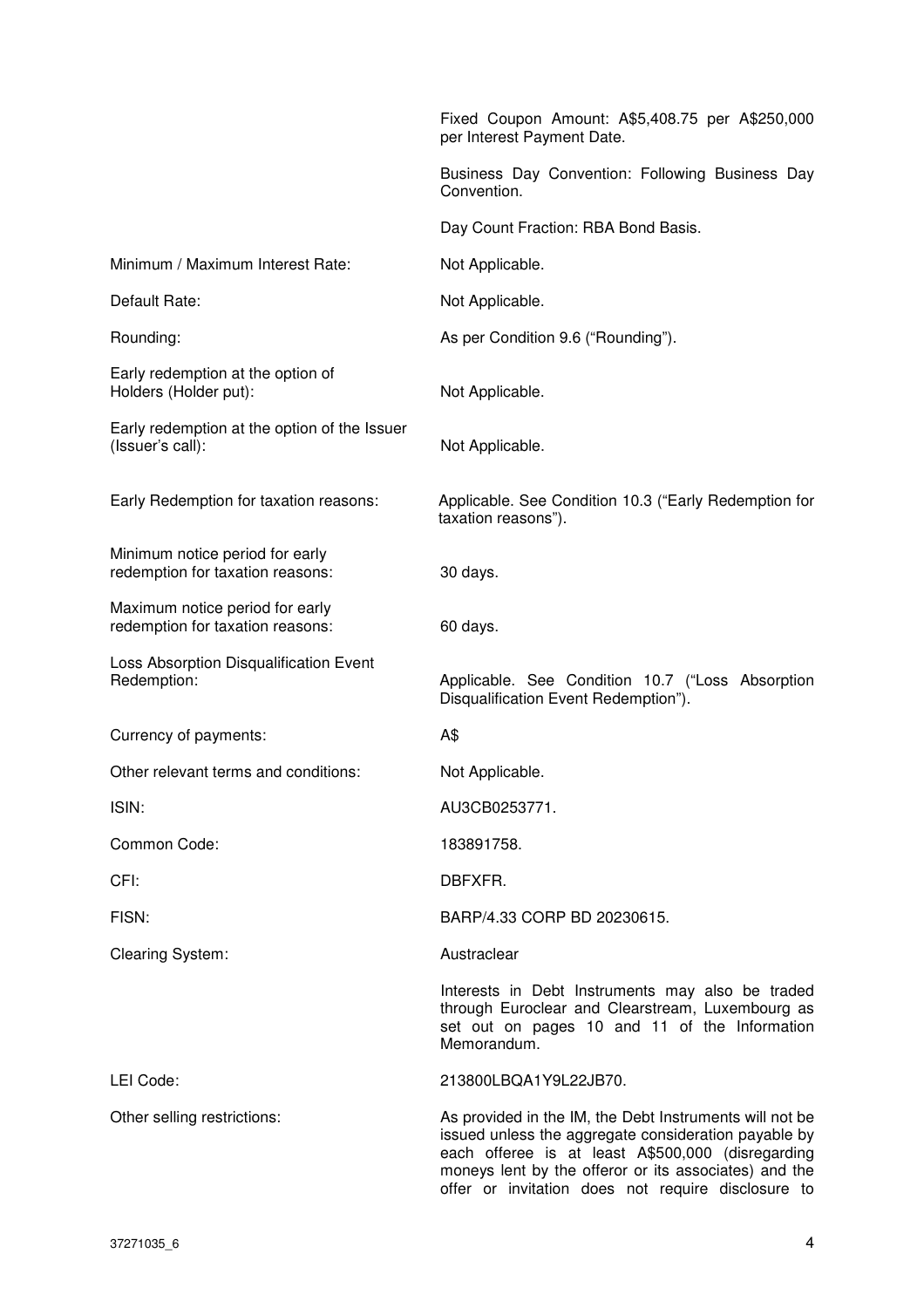investors in accordance with Parts 6D.2 or 7.9 of the Corporations Act.

Debt Instruments may not be issued or transferred to a person who is a "retail client" within the meaning of the Corporations Act.

Listing: Application has been made for the Debt Instruments to be admitted to listing on the International Securities Market of the London Stock Exchange.

Additional information: As set out in the appendix to this Supplement.

Ratings: Each of the Issuer and the Debt Instruments have been rated:

A by Fitch Ratings Limited ("**Fitch**");

Baa3 by Moody's Investors Services Limited ("**Moody's**");

BBB by Standard & Poor's Credit Market Services Europe Limited ("**S&P**"); and

A- by Rating and Investment Information, Inc ("**R&I**") (Issuer rating only).

Each of Fitch, Moody's and S&P is a credit rating agency established and operating in the European Economic Area ("**EEA**") and registered in accordance with Regulation (EU) No 1060/2009, as amended ("**CRA Regulation**"). R&I is not established in the EEA and is not certified under the CRA Regulation and the rating it has given to the Issuer is not endorsed by a credit rating agency established in the EEA and registered under the CRA Regulation.

Credit ratings are for distribution only to a person (a) who is not a "retail client" within the meaning of section 761G of the Corporations Act and is also a sophisticated investor, professional investor or other investor in respect of whom disclosure is not required under Part 6D.2 or 7.9 of the Corporations Act, and (b) who is otherwise permitted to receive credit ratings in accordance with applicable law in any jurisdiction in which the person may be located. Anyone who is not such a person is not entitled to receive this Supplement and anyone who receives this Supplement must not distribute it to any person who is not entitled to receive it.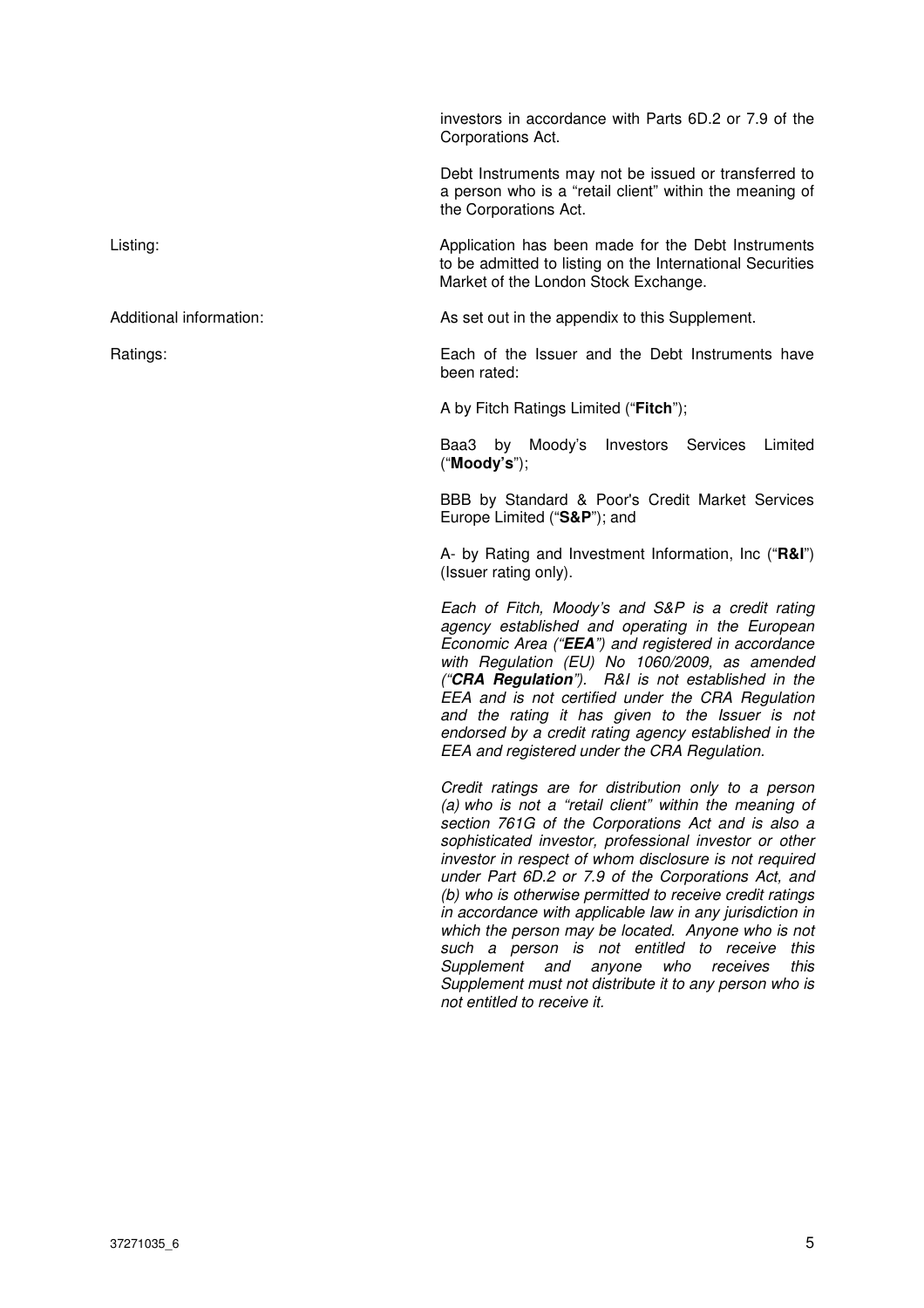The following purchasers of this Tranche of Debt Instruments are not Dealers named in the IM:

Australia and New Zealand Banking Group Limited (ABN 11 005 357 522); Commonwealth Bank of Australia (ABN 48 123 123 124); National Australia Bank Limited (ABN 12 004 044 937); Nomura International plc; **Standard Chartered Bank;** The Toronto-Dominion Bank; and Westpac Banking Corporation (ABN 33 007 457 141).

## **CONFIRMED**

**Barclays PLC** 

 $6 - 8$ By:  $\sim$ . . . . . . <del>. . . . .</del>

Authorised Person

Date: 13 June 2018